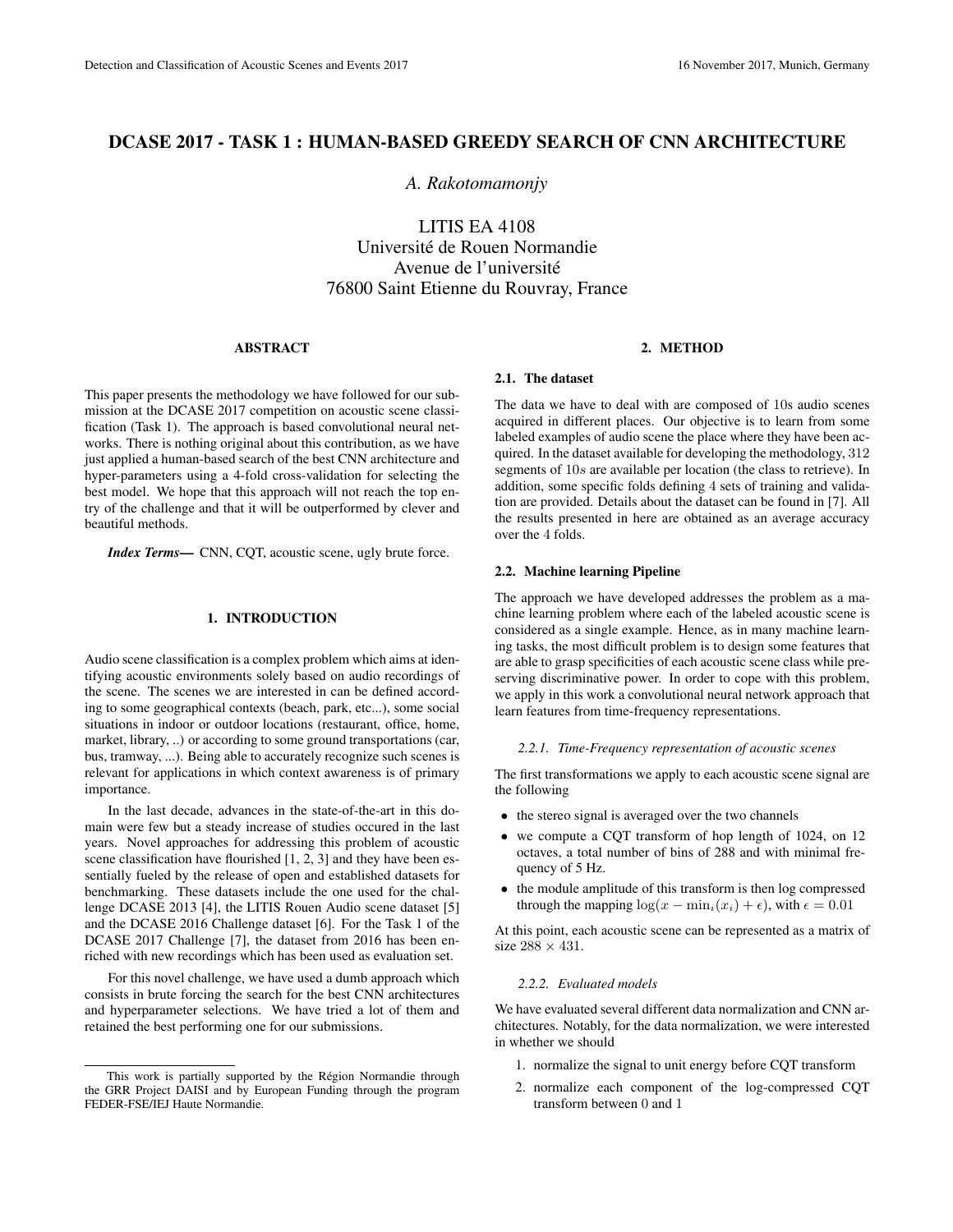| <b>Acoustic Scene</b> | <b>Baseline</b> | Our model |
|-----------------------|-----------------|-----------|
| beach                 | 75.3            | 87.5      |
| bus                   | 71.8            | 96.8      |
| cafe/restaurant       | 57.7            | 78.2      |
| car                   | 97.1            | 96.8      |
| city center           | 90.7            | 95.8      |
| forest path           | 79.5            | 92.9      |
| grocery store         | 58.7            | 92.6      |
| home                  | 68.6            | 89.3      |
| library               | 57.1            | 73.7      |
| metro station         | 91.7            | 97.4      |
| office                | 99.7            | 92.9      |
| park                  | 70.2            | 63.5      |
| residential area      | 64.1            | 59.9      |
| train                 | 58.0            | 86.2      |
| tram                  | 81.7            | 84.6      |
| Overall               | 74.8            | 85.9      |

Table 1: Class accuracy for all the acoustic scenes. Comparison between the baseline and our model.

3. normalize the traning set to 0 mean and unit standard deviation and the validation and test sets accordingly.

Regarding architectures, we have tried different CNN feature learning architectures by combining a base architecture. The classifier layer (which have been kept fixed) is composed by a fullyconnected layer with 200 units followed by dropout and a nonlinearity. The output layer is composed of 15 neurons related to the class probabilities of each class. The base architecture is a convolutional layer, followed by a non-linearity and pooling. Within this broad framework, we have evaluated : different kernel size, different pooling size, different non-linearity, different number of layers.

Each model has been trained with Keras [8]. We have used Adadelta with default parameters as optimization algorithm and the categorical cross entropy loss as loss function. We have set the maximum number of epochs to 100 and the batch size to 5. For each fold, we retain the model that has performed the best on the validation set during the full training process.

On the overall, we have evaluated more than 70 architectures for each of the preprocessing method. The best model we achieved is given in Table 2. This model performs best when the signal is not normalized to unit energy but data scaling over each example and normalization over the sets are applied. Interestingly, we can note that the model is a multi-resolution model, denoted as Res1, Res2 and Res3 for which learned features are concatenated before being fed to the fully-connected layers. The receptive fields of these base models increase in frequency denoting the importance of having filters in which frequency bands are highly-mixed through convolution and other filters for which frequency bands need to be genuine.

The performance of this model is reported in Table 1 jointly to the one of the baseline methode reported by Mesaros et al. [7]. We can note that for 4 out of 15 acoustic scenes our model always performs better than the baseline. However it seems to struggle in correctly classifying quiet scenes such as office, park and residential area.

| Table 2: Our best ConvNets architecture. |                                |                                           |                       |  |
|------------------------------------------|--------------------------------|-------------------------------------------|-----------------------|--|
| Type                                     | Res 1                          | Res <sub>2</sub>                          | Res 3                 |  |
| Input                                    | $288 \times 431$               | $288 \times 431$                          | $288 \times 431$      |  |
| Convolution                              | $20 - (2 \times 15)$           | $20 - (7 \times 15)$                      | $20 - (16 \times 15)$ |  |
| ReLu Unit                                |                                |                                           |                       |  |
| Max Pooling                              | $(2 \times 5)$                 | $(2 \times 5)$                            | $(2 \times 5)$        |  |
| Convolution                              |                                | $40 - (1 \times 15)$ $40 - (1 \times 15)$ | 40 - $(1 \times 15)$  |  |
| ReLu Unit                                |                                |                                           |                       |  |
| Max Pooling                              | $(1\times 8)$                  | $(1 \times 8)$                            | $(1\times 8)$         |  |
| Merge                                    | <b>Flatten and Concatenate</b> |                                           |                       |  |
| FullyConnected                           | $34440 \times 200$             |                                           |                       |  |
| Dropout                                  | $p = 0.8$                      |                                           |                       |  |
| FullyConnected                           | $200 \times 15$                |                                           |                       |  |

### 2.3. Submission

For predicting on the test set, we have proceeded according to the following steps. We predict the class of each example of the test set according to the models trained on each of the fold. Afterwards, we average the class prediction score over the fold and selects the class with higher probability. When averaging over several models, we proceed exactly in the same way and consider an averaging over  $4 \times N$  scores, where N is the number of models. In final, we have submitted :

- 1. a result using a single model
- 2. a result using the average of the 4 top-performing models
- 3. a result using the average of the 19 top-performing models

# 3. CONCLUSION

This paper describes our submission at DCASE 2017. It is based on a brute-force human-based greedy search of the best architectures. While results on the development set seem to be good, it would be sad if this approach reaches top entry in the challenge.

### 4. REFERENCES

- [1] V. Bisot, R. Serizel, S. Essid, and G. Richard, "Feature learning with matrix factorization applied to acoustic scene classification," *IEEE/ACM Transactions on Audio, Speech, and Language Processing*, vol. 25, no. 6, pp. 1216–1229, 2017.
- [2] M. Valenti, S. Squartini, A. Diment, G. Parascandolo, and T. Virtanen, "A convolutional neural network approach for acoustic scene classification," in *Neural Networks (IJCNN), 2017 International Joint Conference on*. IEEE, 2017, pp. 1547–1554.
- [3] W. Yang and S. Krishnan, "Combining temporal features by local binary pattern for acoustic scene classification," *IEEE/ACM Transactions on Audio, Speech, and Language Processing*, vol. 25, no. 6, pp. 1315–1321, 2017.
- [4] D. Giannoulis, E. Benetos, D. Stowell, M. Rossignol, and M. Lagrange, "Detection and classification of acoustic scenes and events: an ieee aasp challenge," in *IEEE Workshop on Applications of Signal Processing to Audio and Acoustics*, 2013.
- [5] A. Rakotomamonjy and G. Gasso, "Histogram of gradients of time-frequency representations for audio scene classification,"